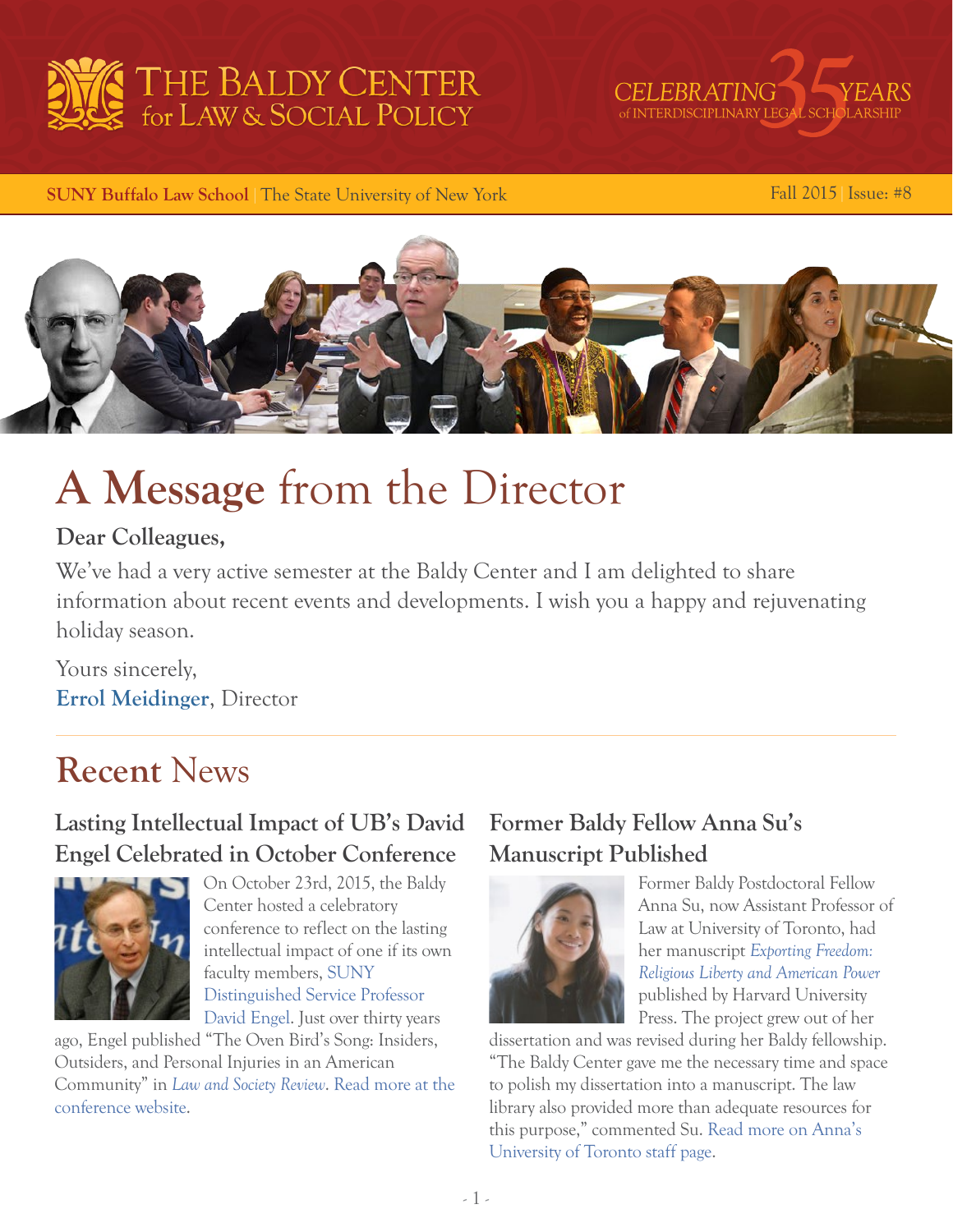## **Advanced Socio-Legal Research Seminar Continues into Its Second Semester**

The Baldy Center has instituted a new seminar as part of its continuing effort to support and link UB researchers engaged in socio-legal research. This fall, nine advanced graduate and law students joined four postdoctoral fellows in the second Baldy seminar to learn about and develop the most recent research on law, legal institutions, and social policy. Students were drawn from the Law School, as well as graduate programs in Anthropology, Film Studies, Georaphy, Political Science, Social Welfare, and Sociology. The course built upon the ongoing distinguished speaker and faculty workshop series sponsored by the Baldy Center, Law School, and affiliated SUNY Buffalo departments, as well as the first Baldy seminar offered for graduate students last spring. Comments Dr. Errol Meidinger, Director of the Baldy Center, "The seminar has been a good opportunity for students from different disciplines both to get to know each other and to get a close look at the 'sausage making' of socio-legal research. An important inspiration for the seminar was my own experience in a graduate economic history seminar run by J.R.T. Hughes and Joel Mokyr at Northwestern University exposed a broad group of graduate students to the debates and developments in economic history by bringing us into discussions with scholars like Lance Davis, Douglas North, and others who were shaping the field at that time. I didn't become an economic historian, but the seminar made a huge contribution to my graduate education."

Students also read, discussed, and critiqued foundational scholarship in socio-legal studies, sometimes with participation of the authors via the internet. Substantive topics of articles currently under production varied with speakers and student interests. This fall saw talks and discussions on youth violence, the conceptual foundations of the American legal system, transnational public-private cooperation, constitutional challenges to sexuality, legal boundary making, the functional values of diversity, rights federalism, and uses of cost-benefit analysis in public decision-making. Seminar students benefit from the unique opportunity to attend and participate in faculty presentations, and meet with the guest speakers in in their small class setting following the public presentations. The Center plans to continue offering the seminar each semester. Professor Anya Bernsten, trained as both an anthropologist and lawyer, will be joining Professor Meidinger in teaching the seminar.

The seminar will meet each Friday from 12:15 to 3:15, with lunch available at 12:00 when there is a distinguished speaker or faculty workshop. Students enrolling in the seminar will have the option of writing one substantial research paper or three short critical analyses of papers presented by speakers. Enrollment is with permission of the instructor. This seminar is cross listed with several departments. For further information, contact Assistant Director Laura Wirth at [lawirth2@buffalo.edu](mailto:lawirth2%40buffalo.edu?subject=) or (716) 645-2581.

## **Baldy Center Interdisciplinary Fellows Program Continues Into Fourth Year**

The Badly Center's new cohort of Fellows in Interdisciplinary Legal Studies have begun their stays at UB. Baldy Postdoctoral Fellows are highly promising scholars who have completed their Ph.D.s and/or J.D.s, but have not yet begun tenure track positions. Fellows vigorously pursue their research agenda, partake in Baldy Center, law school, and other university events, as well as participate in faculty workshops, distinguished visitor events, and the Advanced Socio-Legal Studies Seminar along with UB graduate students. Fellows also present their work at faculty workshops and academic conferences. This year's Fellows come from a variety of disciplinary backgrounds which bring an intellectual vibrancy to all Baldy Center events. Initiated in the 2012-13 academic year after discussions among the Baldy Advisory Council and Baldy distinguished speakers on how to maximize the center's impact and scope, the connections to Fellows' work has increased the global footprint of the Baldy Center.



**Camilo Arturo Leslie** holds a Ph.D. in Sociology from the University of Michigan, where he also earned a J.D. His research combines legal sociology, economic sociology, and a theoretical focus on trust and trustworthiness to account

for the ruinous "success" of history's second largest Ponzi scheme: the \$5.5 billion Stanford Financial Group fraud. Write Camillo, "The Baldy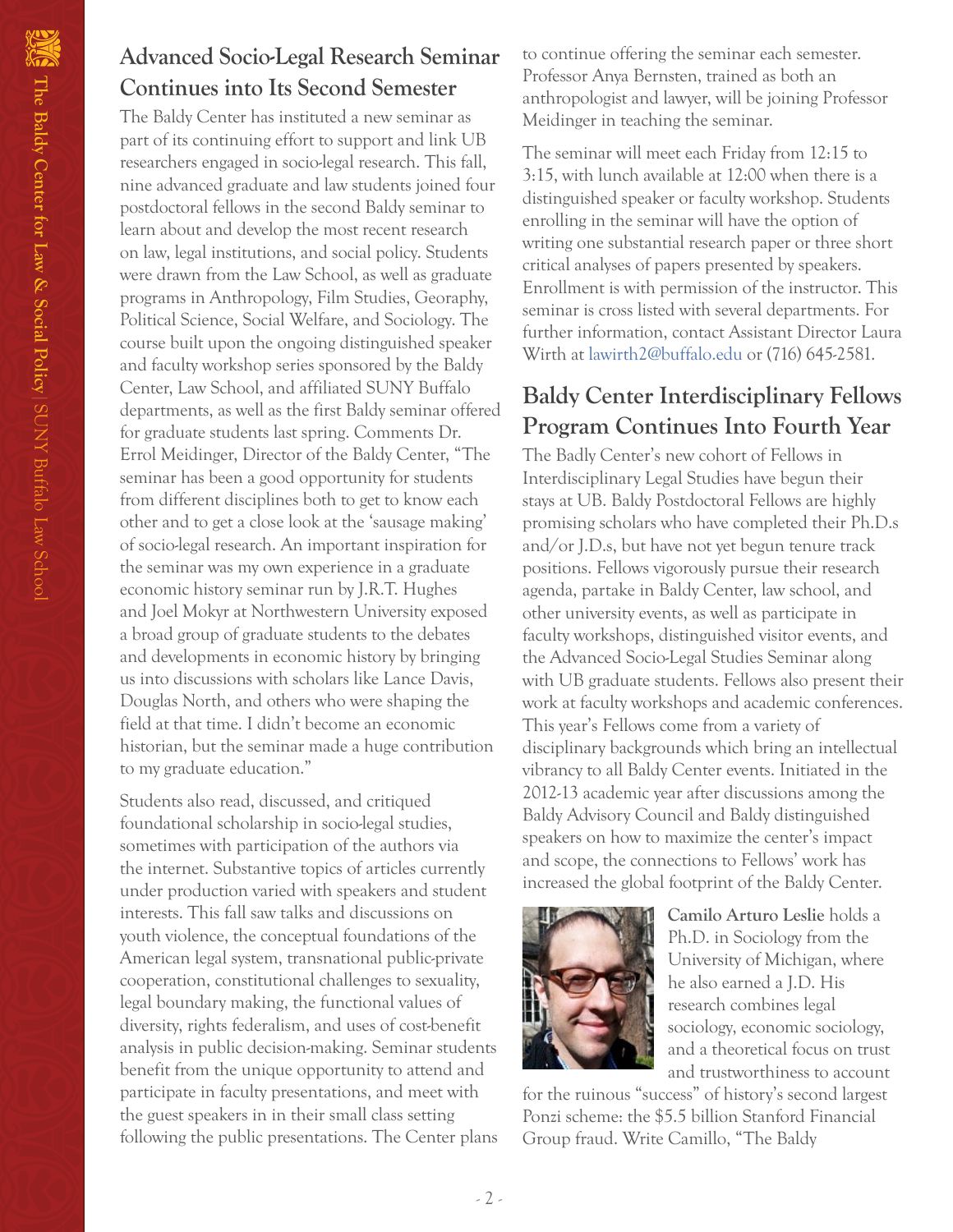Postdoctoral Fellowship has not only afforded me valuable time to research and write but also a warm and intellectually vibrant community in which to develop and test my ideas. The faculty's breadth of disciplinary and topical perspectives has been an incredible resource." An article from this project has been conditionally accepted at the prestigious sociological theory journal *Theory & Society*.



**Rebecca Schmidt** holds a Ph.D. from the European University Institute (Florence, Italy) and an L.L.M. in International and Legal Studies from New York University. In her research, Rebecca examines a key feature of globalization: regulation

beyond the state. She focuses on the emergence of transnational regulatory cooperation between public and private actors. "I used to fellowship to expand the research of my dissertation. Being at a U.S. law faculty with a strong socio-legal approach was thereby a very inspiring environment. The Baldy Center has also been tremendously helpful in providing me with a great infrastructure to support my work. I was able to present my research both within and outside of the U.S."

She will be part of the Transnational Governance

Interaction Network Project, a collaborative research network with numerous universities; nearby York University will sponsor part of her fellowship and she will spend spring semester at York.



Lastly, **Justin L. Simard** studied for his J.D. and Ph.D. in History at the University of Pennsylvania. His dissertation examines how American lawyers in the nineteenth century built a capitalist state. Using day books, ledgers, and letters, the

dissertation provides a bottom-up history of an elite profession. According to Justin, "Being a fellow at the Baldy Center has been a terrific experience. I have appreciated the chance to deepen the research and analysis in my dissertation and have benefited greatly from the generous and thoughtful feedback of law school faculty members and other UB professors. My article, which I am submitting in February, will be much better thanks to my time here."

At the Baldy Center, Justin is preparing his manuscript for publication, exploring the ramifications of this work for modern legal professionals, and examining how they have been influenced by the commercial legal culture of their predecessors.

## **Events, Opportunities,** and **Other News**

### **Fall 2016 Distinguished Speakers**

**[Adriaan Lanni](http://hls.harvard.edu/faculty/directory/10503/Lanni)**, Professor of Law, Harvard Law School | Feb. 26, 2016 | *Law and Order in Classical Athens*

**[Marianne Constable](http://rhetoric.berkeley.edu/faculty-profile/marianne-constable-1)**, Professor of Rhetoric, University of California Berkeley | April 15, 2016 | TBD

**[Doug Kysar](https://www.law.yale.edu/douglas-kysar)**, Joseph M. Field '55 Professor of Law, Yale Law School | April 29, 2016 | *Tort Law and Attribution Theory: A Positive Account*

View the full events schedule in the [events section of our website](http://baldycenter.info/cgi-bin/navigation.cgi?page_id=77&parent_id=3).

## **Baldy Research Grant Recipients for 2015-2016**

**[Samantha Barbas](http://www.law.buffalo.edu/faculty/facultyDirectory/barbasSamantha.html)** (Law) - *Time v. Hill and America's Search for Privacy*

**[Elizabeth Bowen](https://socialwork.buffalo.edu/about/our-students-and-faculty-and-alumni/our-faculty.host.html/content/shared/socialwork/home/meet-our-faculty/elizabeth-bowen.detail.html)** (Social Work) - *Informing Housing and Social Policy through Community-Based Research on Homelessness among Emerging Adults in Erie County*

**[Irus Braverman](http://www.law.buffalo.edu/faculty/facultyDirectory/BravermanIrus.html)** (Law) - *The Law of the Land: Nature Reserves in the Occupied Palestinian Territories*

**[Rachael K. Hinkle](http://polsci.buffalo.edu/facultystaff/hinkle/)** (Political Science) - *The Role and Impact of Briefs in the U.S. Supreme Court*

**[Charles M. Lamb](http://polsci.buffalo.edu/facultystaff/lamb/)** (Political Science) - *Presidents, Bureaucracy, and Fair Housing in America*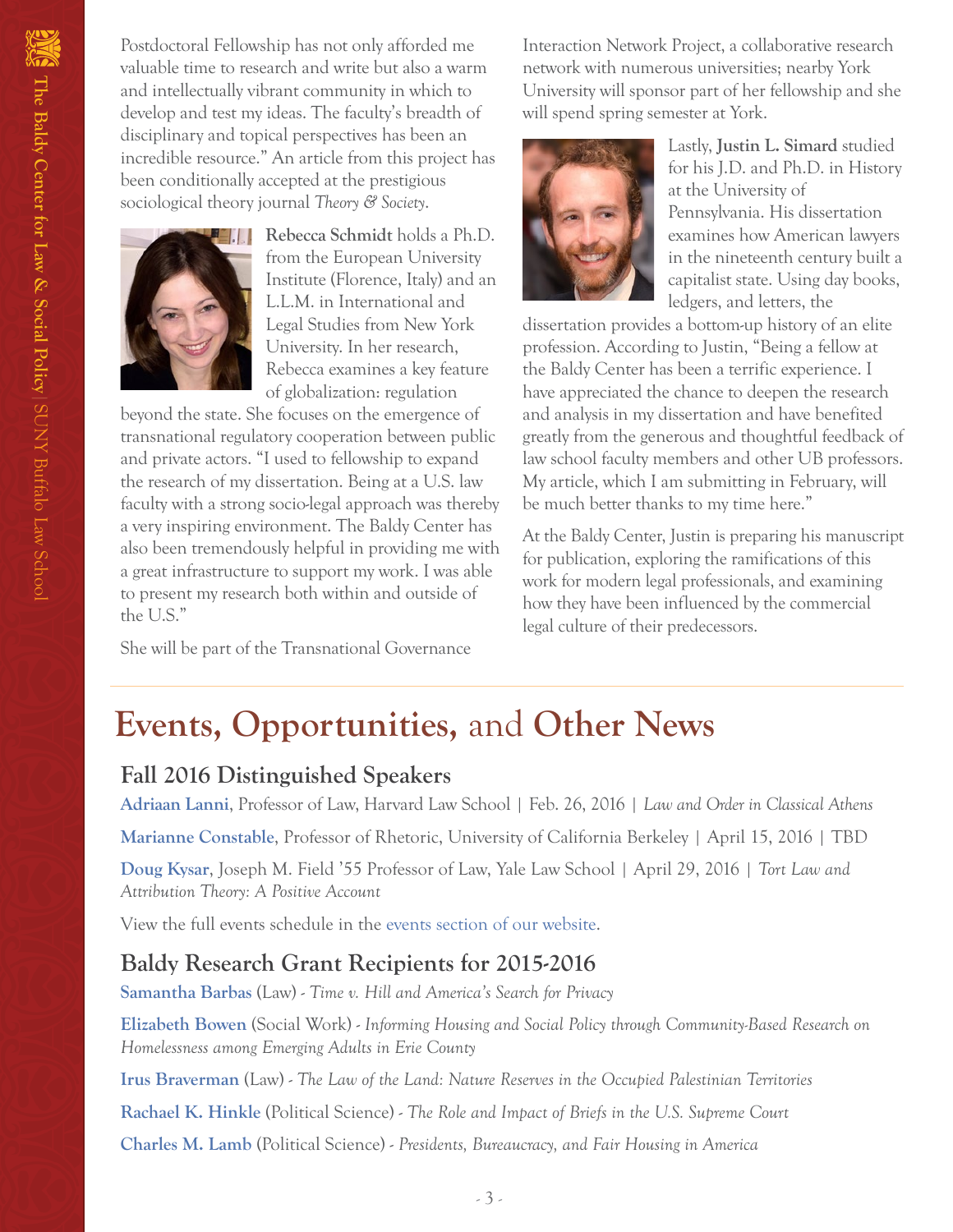**[Jessica Owley](http://www.law.buffalo.edu/faculty/facultyDirectory/OwleyJessica.html)** (Law) - *Forest Land Conservation Mechanisms in a Changing World: Climate Resiliency under Varying Property Protection Arrangements in the Northeast Forests*

**[Katja Praznik](http://www.buffalo.edu/cas/arts_management/who-we-are/praznik.html)** (Arts Management) - *Remuneration of Artistic Labor: A Transcontinental Comparative Analysis*

**[Deborah Reed-Danahay](https://www.buffalo.edu/cas/anthropology/faculty/faculty_directory/deborah-reed-danahay.html)** (Anthropology) - *Being French in London: Social Space and the Body Politic*

**[Deborah Waldrop](https://socialwork.buffalo.edu/faculty-research/full-time-faculty/dwaldrop.html)** (Social Work) - *Policy Practice at Life's End: How Advance Directives and Provider Communication Influence Healthcare Decision-making near Death*

See grant opportunities in the [applications section of our website](http://baldycenter.info/cgi-bin/applications/research_grant1617/application.cgi?page_id=116&parent_id=113) for more information.

## **2016-17 Baldy Research Grants Available**

Baldy research grants are available to non-adjunct University at Buffalo faculty members. The deadline for 2016-2017 grant applications is March 21st, 2016.

Visit the our website's [applications section for more info](http://baldycenter.info/cgi-bin/applications/research_grant1617/application.cgi?page_id=116&parent_id=113)rmation.

## **The Society for Empirical Legal Studies Annual Conference**

The Society for Empirical Legal Studies and the Amsterdam Center for Law and Economics will cosponsor the first conference on empirical legal studies in Europe at the University of Amsterdam, Netherlands June 21-22, 2016.

Visit the [Amsterdam Center for Law & Economics website](http://celse2016.acle.nl/) for more information.

## **Annual Law and Society Association Meeting**

Convene At the Delta: Belonging, Place and Visions of Law and Social Change with the Law and Society Association June 2-5, 2016 in New Orleans, Louisiana.

Vist the [Law and Society Association website](http://www.lawandsociety.org/NewOrleans2016/neworleans2016.html) for more information.

## **SUNY Buffalo Law School Legal Studies Research Paper Series**

SUNY Buffalo Law School faculty members consistently produce important socio-legal scholarship. The SSRN database allows for timely and broad dissemination of working papers, articles, and chapters.

[Access the SUNY Buffalo SSRN](http://papers.ssrn.com/sol3/JELJOUR_Results.cfm?form_name=journalbrowse&journal_id=818584)

# Baldy Advisory Council



The Baldy Advisory Council sets policy and reviews the progress of the Baldy Center on a regular basis. Current members are:

## **[Sharmistha BagchCi-Sen](http://www.acsu.buffalo.edu/~geosbs/)**

(Professor and Chair of Geography) Research on international business, high technology innovation, labor markets and the aging workforce.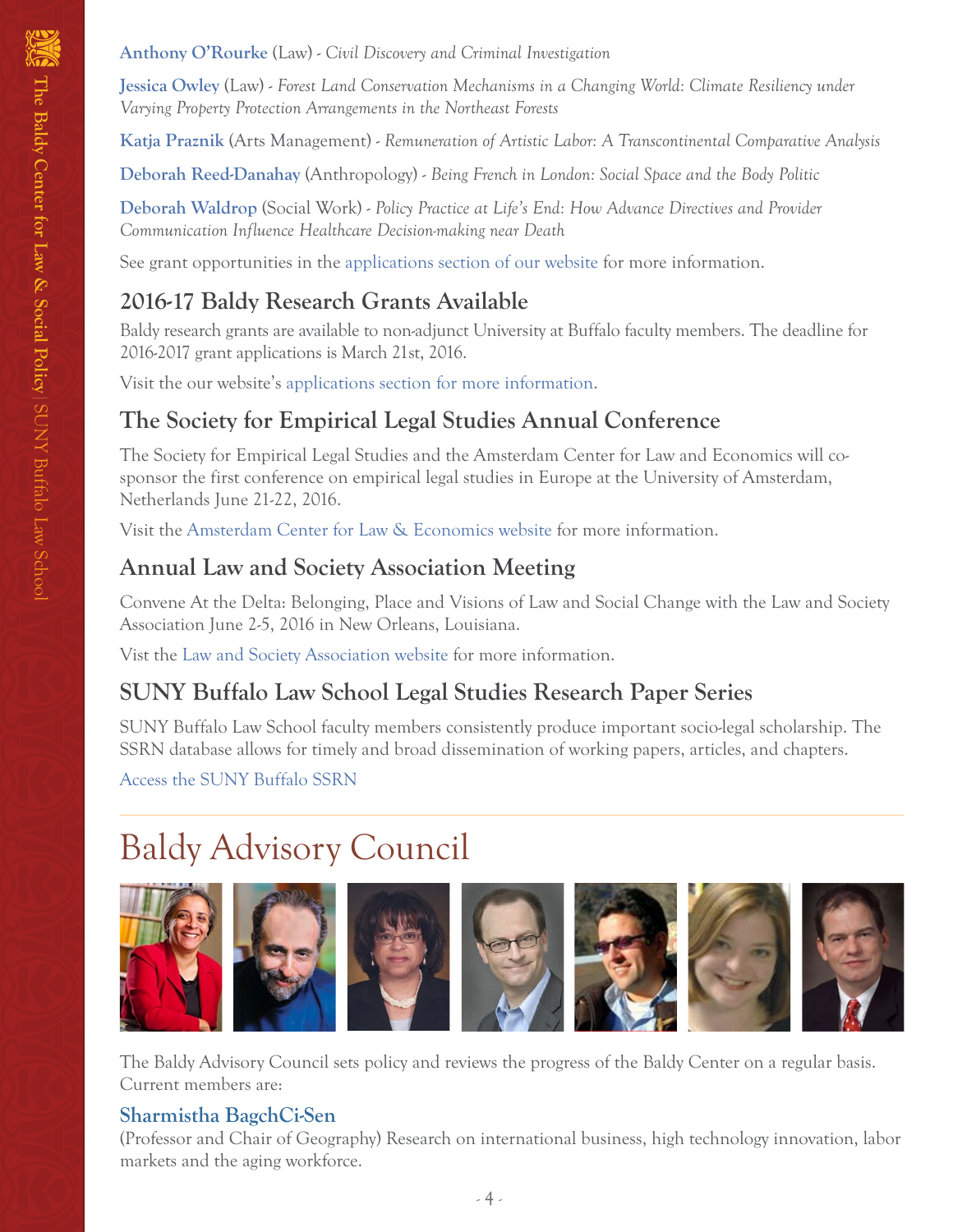#### **[Guyora Binder](http://www.law.buffalo.edu/faculty/facultyDirectory/BinderGuyora.html)**

(SUNY Distinguished Professor of Law) Research in the areas of jurisprudence, criminal law, constitutional law, and international law.

#### **[Stephanie Phillips](http://www.law.buffalo.edu/faculty/facultyDirectory/PhillipsStephanie.html)**

(Professor of Law) Founding member of the Workshop on Critical Race Theory. Research interests in law and religion, and interactions between race, gender, and sexuality.

#### **[Kenneth Shockley](http://www.buffalo.edu/cas/philosophy/faculty/faculty_directory/shockley.html)**

(Associate Professor of Philosophy) Research on indirect consequentialism, problems of partiality and the normative requirements of group membership, environmental values and public policy.

#### **[Mateo Taussing-Rubbo](http://www.law.buffalo.edu/faculty/facultyDirectory/TaussigRubboMateo.html)**

(Professor of Law) Research on the reshaping of legal categories such as citizenship, sovereignty, and property through the deployment of powerful social and political categories such as sacrifice and gift.

#### **[Mary Nell Trautner](http://www.acsu.buffalo.edu/~trautner/)**

(Associate Professor of Sociology) Research in the areas of sociology of law; gender, sexuality, and the body; also labor and organizations.

#### **[David A. Westbrook](http://www.law.buffalo.edu/faculty/facultyDirectory/WestbrookDavid.html)**

(Professor of Law) Research about the social and intellectual consequences of contemporary political economy. Teaches on business and international topics, including basic courses in corporations, contracts and international law.

# The **Baldy Center Staff**



**[Errol Meidinger](http://web2.law.buffalo.edu/faculty/meidinger/index.htm)** is the Director of the Baldy Center. He is the Margaret W. Wong Professor of Law, an Adjunct Professor of Sociology at SUNY Buffalo, and also an Honorary Professor at the University of Freiburg. His recent research has focused on efforts to use "supra-governmental" regulatory programs, such as environmental certification and fair labor standards programs, to improve the social and environmental performance of business. He is currently working on two related research projects, one focusing on

interactions among state and non-state transnational governance organizations and another on the growing use by governments of limitations on access to their markets to promote environmentally and socially desirable behavior in other states. He earned his JD and Ph.D. (Sociology) at Northwestern University.



**Laura Wirth** is the Assistant Director of the Baldy Center. She holds a masters degree in Interdisciplinary Social Sciences from the State University of New York at Buffalo. She is responsible for organizing and coordinating the Baldy Center's activities, managing daily operations and Center staff, maintaining the budget, administering grant application and award processes for affiliated faculty and fellows, and overseeing event planning and public communications.



**Caroline Funk** is the Baldy Center Research Associate. She holds a Ph.D. from the University of Wisconsin and specializes in the archaeology of human/environment relationships. She has worked in multidisciplinary and multinational teams in Russia, Portugal, and Alaska to answer questions about the intersection of cultural and environmental histories. Caroline currently leads a multidisciplinary research program in the Rat Islands, western Aleutians, Alaska, investigating the long-term history of human use

of the region, and the impact of small-scale societies on the environment. Caroline's primary role is to work with Baldy Center staff and affiliated faculty to develop funding proposals.